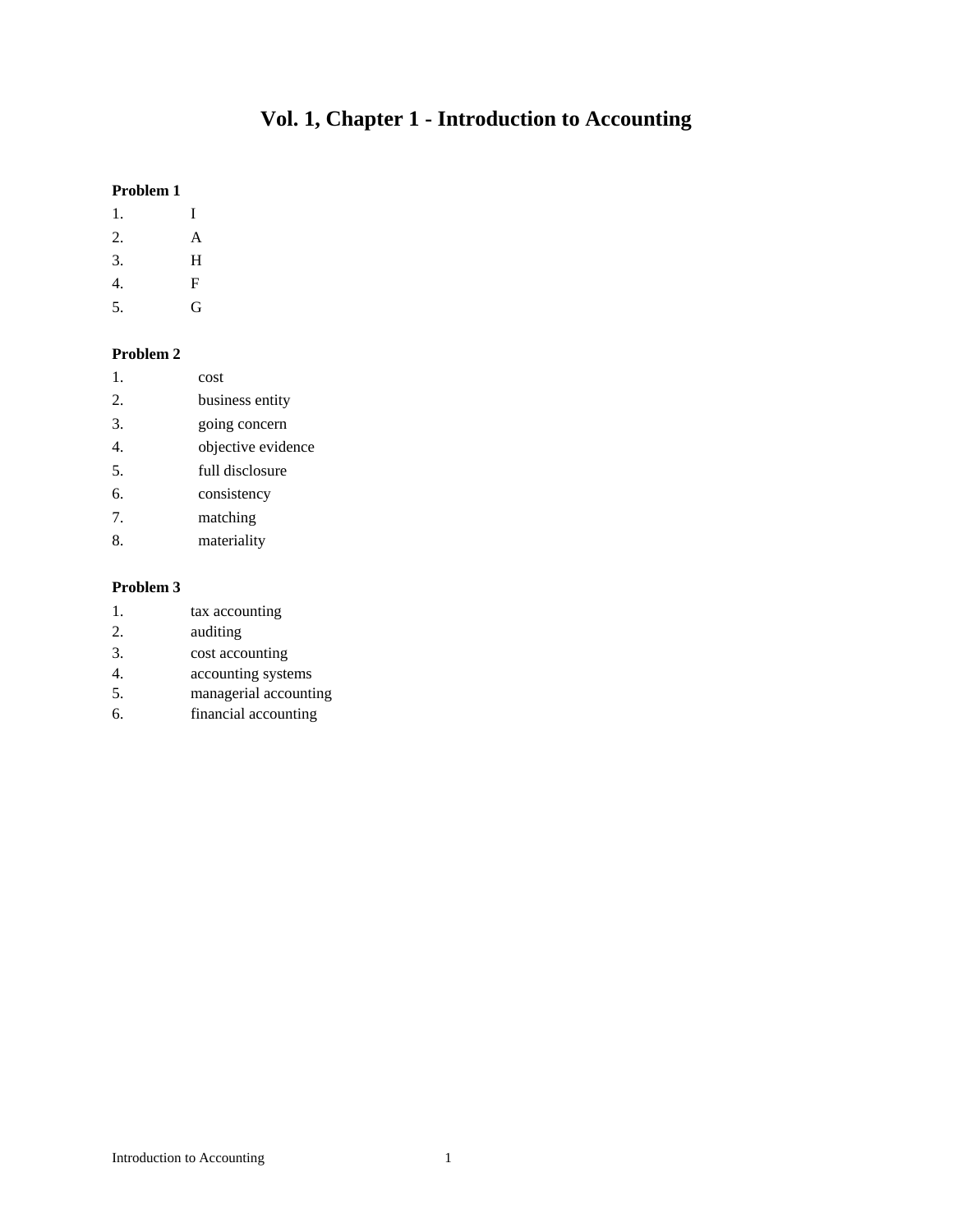# **Blair's Catering Balance Sheet [date]**

# **ASSETS**

| Cash                       | \$1,000 |
|----------------------------|---------|
| <b>Accounts Receivable</b> | 4,000   |
| Food Supplies              | 2,000   |
| Prepaid Rent               | 3,000   |
| Equipment                  | 10.000  |
|                            |         |

**Total Assets**  $$20,000$ 

# **LIABILITIES AND OWNER'S EQUITY**

| Liabilities             |         |
|-------------------------|---------|
| <b>Accounts Payable</b> | \$5,000 |
| Owner's Equity          |         |
| Blair Douglas, Capital  | 15,000  |
|                         |         |

# Total Liabilities and Owner's Equity  $$20,000$

| 1. | Increase in assets, increase in liabilities    | A               |     | L           | $+$    | <b>OE</b>  |
|----|------------------------------------------------|-----------------|-----|-------------|--------|------------|
|    |                                                | $+ $10,000$     |     | $+ $10,000$ |        |            |
|    |                                                | Furniture       |     | Loan        |        |            |
| 2. | Increase in assets, increase in owners' equity | A               |     | L           | $^{+}$ | <b>OE</b>  |
|    |                                                | $+ $5,000$      |     |             |        | $+ $5,000$ |
|    |                                                | Cash            |     |             |        | Capital    |
| 3. | Decrease in assets, decrease in liabilities    | A               | $=$ | L           | $^{+}$ | <b>OE</b>  |
|    |                                                | $-$1,000$       |     | $-$1,000$   |        |            |
|    |                                                | Cash            |     | Loan        |        |            |
| 4. | Increase in assets, increase in liabilities    | A               |     | L           | $^{+}$ | <b>OE</b>  |
|    |                                                | $+$ \$50        |     | $+$ \$50    |        |            |
|    |                                                | <b>Supplies</b> |     | Accounts    |        |            |
|    |                                                |                 |     | Payable     |        |            |
| 5. | Increase in assets, decrease in assets         | A               |     | L           | $^{+}$ | <b>OE</b>  |
|    |                                                | $+ $1,500$      |     |             |        |            |
|    |                                                | Computer        |     |             |        |            |
|    |                                                | $-\$1,500$      |     |             |        |            |
|    |                                                | Cash            |     |             |        |            |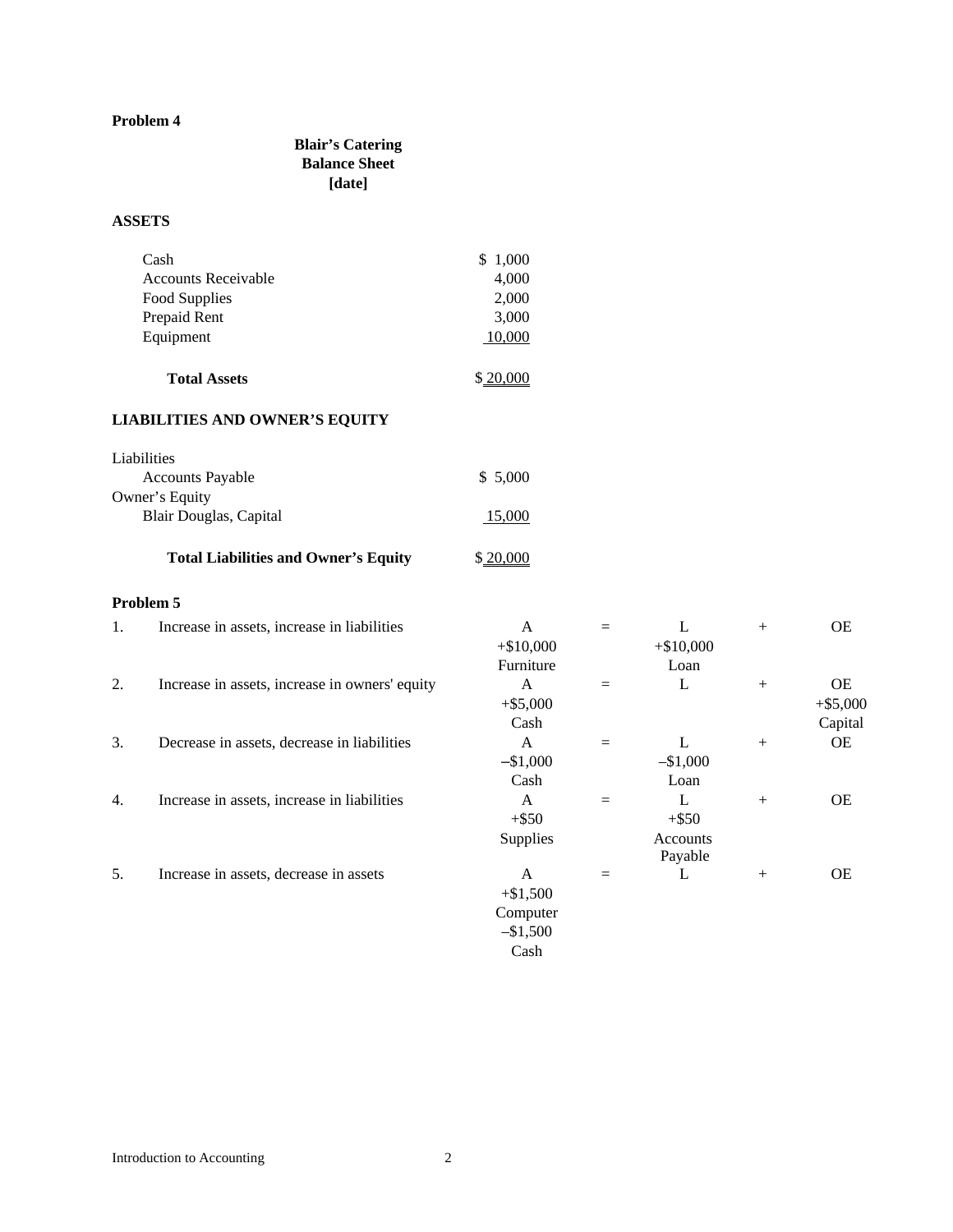#### **Cody's Place Income Statement [date]**

| <b>Revenues:</b>                   |          |     |          |     |
|------------------------------------|----------|-----|----------|-----|
| Sales                              |          |     | \$45,000 | (1) |
| <b>Expenses:</b>                   |          |     |          |     |
| Cost of food                       | \$13,500 | (2) |          |     |
| Other expenses                     | 8,000    |     |          |     |
| Total expenses before taxes        |          |     | 21,500   |     |
| Total income before taxes          |          |     | 23,500   |     |
| Income tax expense                 |          |     | 6,580    | (3) |
| <b>Net Income</b>                  |          |     | \$16,920 |     |
|                                    |          |     |          |     |
| $3.000 \times 15 = 145.000$<br>(1) |          |     |          |     |

(1)  $3,000 \times $15 = $45,000$ 

 $(2)$  \$45,000  $\times$  .3 = \$13,500

(3)  $$23,500 \times .28 = $6,580$ 

# **Problem 7**

### **Cody's Place Statement of Cash Flows [date]**

| <b>Cash inflows:</b>        |           |           |     |
|-----------------------------|-----------|-----------|-----|
| Invested by owner           |           | \$ 20,000 |     |
| Loan borrowed for equipment |           | 80,000    | (1) |
| Cash sales                  |           | 40,500    | (2) |
| <b>Total cash inflows</b>   |           | 140,500   |     |
| <b>Cash outflows:</b>       |           |           |     |
| Purchased equipment         | \$100,000 |           |     |
| Payment to suppliers        | 5,000     |           |     |
| Payment of other expenses   | 8,000     |           |     |
| <b>Total cash outflows</b>  |           | 113,000   |     |
| Increase in cash            |           |           |     |

| (1) | $$100,000 - $20,000 = $80,000$ |  |  |
|-----|--------------------------------|--|--|
|-----|--------------------------------|--|--|

(2)  $$45,000 \times .9 = $40,500$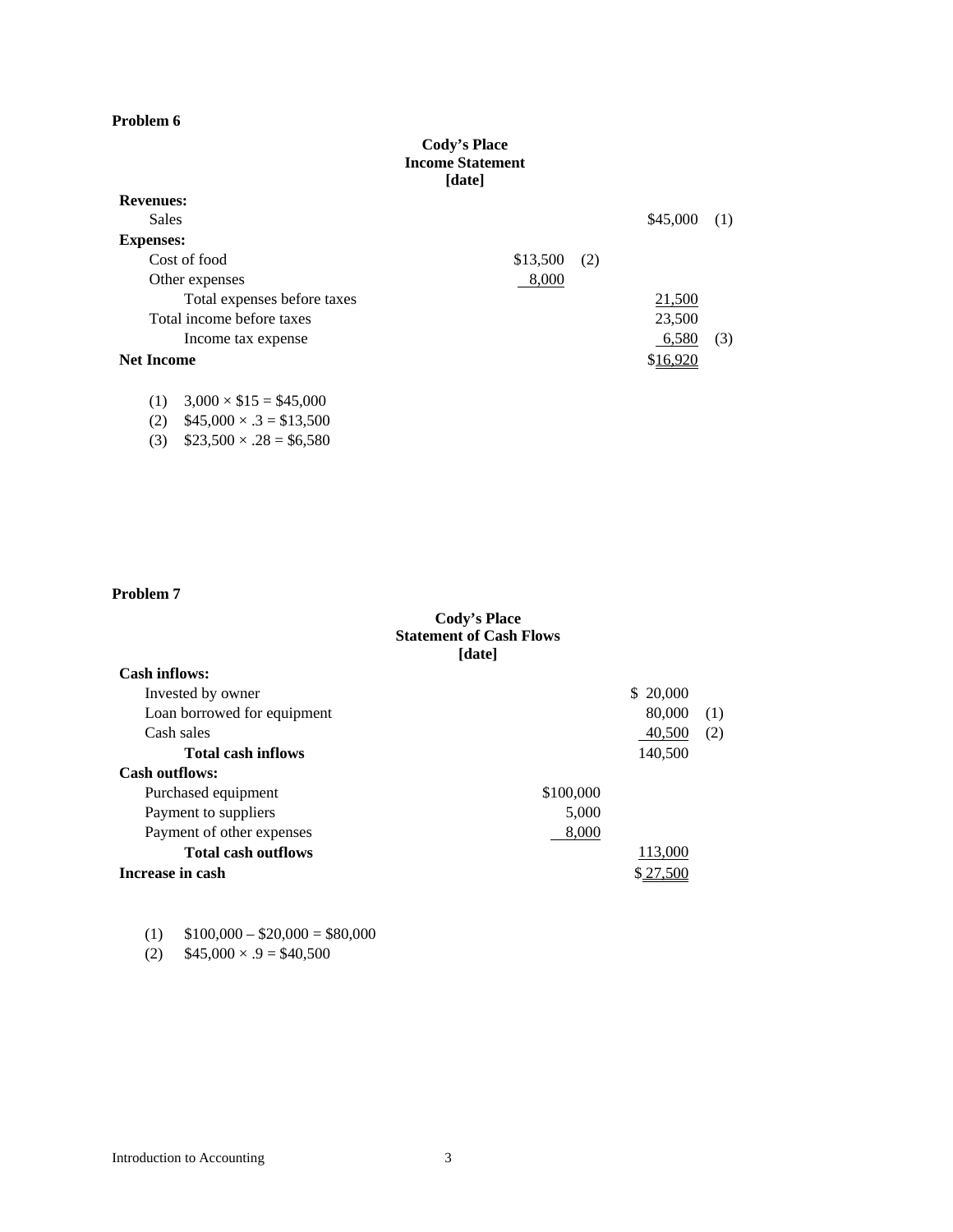|     | <b>ASSETS</b> |        |          |        |             | $=$ | <b>LIABILITIES</b> | $+$    | <b>OWNER'S</b><br><b>EQUITY</b> |
|-----|---------------|--------|----------|--------|-------------|-----|--------------------|--------|---------------------------------|
|     | Cash          | $+$    | Guest    | $^{+}$ | Prepaid     | $=$ | Accounts           | $^{+}$ | D. Kent,                        |
|     |               |        | Supplies |        | Rent        |     | Payable            |        | Capital                         |
| (a) | \$50,000      |        |          |        |             |     |                    |        | \$<br>50,000                    |
| (b) | (2,000)       |        |          |        | 2,000       |     |                    |        |                                 |
|     | 48,000        | $+$    |          | $+$    | $2,000 =$   |     |                    | $+$    | 50,000                          |
| (c) | 750           |        |          |        |             |     |                    |        | 750                             |
|     | 48,750        | $+$    |          | $+$    | $2,000 =$   |     |                    | $^{+}$ | 50,750                          |
| (d) |               |        | 300      |        |             |     | 300                |        |                                 |
|     | 48,750        | $+$    | 300      | $+$    | $2,000 =$   |     | 300                | $+$    | 50,750                          |
| (e) | (500)         |        |          |        |             |     |                    |        | (500)                           |
|     | \$48,250      | $^{+}$ | \$300    | $+$    | $$2,000 =$  |     | 300<br>\$          | $+$    | \$50,250                        |
|     |               |        |          |        | $$50,550 =$ |     | \$50,550           |        |                                 |

|     |           |     |           |        | <b>ASSETS</b> |     |         |        |           |        |          | $=$      | <b>LIABILITIES</b>              |        | + OWNER'S EQUITY |        |              |
|-----|-----------|-----|-----------|--------|---------------|-----|---------|--------|-----------|--------|----------|----------|---------------------------------|--------|------------------|--------|--------------|
|     | Cash      |     | Operating |        | Prepaid       |     | Prepaid |        | Equipment |        | Van      |          | Accounts                        |        | Bank             |        | Natalie Ray, |
|     |           | $+$ | Supplies  | $^{+}$ | Insurance     | $+$ | Rent    | $^{+}$ |           | $+$    |          |          | Payable                         | $^{+}$ | Loan             | $+$    | Capital      |
| (1) | \$50,000  | $+$ | \$        |        | \$            | $+$ | \$      |        | \$        |        |          |          |                                 |        |                  |        | \$50,000     |
| (2) | $-5,000$  |     |           |        |               |     |         |        |           |        | 25,000   |          | $\hspace{0.1mm}-\hspace{0.1mm}$ |        | 20,000           |        |              |
|     | 45,000    | $+$ |           | $+$    |               | $+$ |         | $+$    |           | $+$    | 25,000   | $=$      |                                 | $+$    | 20,000           | $+$    | 50,000       |
| (3) | $-1,000$  |     | 1,000     |        |               |     |         |        |           |        |          |          |                                 |        |                  |        |              |
|     | 44,000    | $+$ | 1,000     | $+$    |               | $+$ |         | $+$    |           | $+$    | 25,000   | $=$      |                                 | $+$    | 20,000           | $+$    | 50,000       |
| (4) | $-2,000$  |     |           |        |               |     | 2,000   |        |           |        |          |          |                                 |        |                  |        |              |
|     | 42,000    | $+$ | 1,000     | $+$    |               | $+$ | 2,000   | $+$    |           | $+$    | 25,000   | $=$      |                                 | $+$    | 20,000           | $+$    | 50,000       |
| (5) | $-2,000$  |     |           |        | 2,000         |     |         |        |           |        |          |          |                                 |        |                  |        |              |
|     | 40,000    | $+$ | 1,000     | $+$    | 2,000         | $+$ | 2,000   | $+$    |           | $^{+}$ | 25,000   | $=$      |                                 | $+$    | 20,000           | $+$    | 50,000       |
| (6) |           |     | 5,000     |        |               |     |         |        |           |        |          |          | 5,000                           |        |                  |        |              |
|     | 40,000    | $+$ | 6,000     | $+$    | 2,000         | $+$ | 2,000   | $+$    |           | $+$    | 25,000   | $\equiv$ | 5,000                           | $+$    | 20,000           | $+$    | 50,000       |
| (7) | $-30,000$ |     |           |        |               |     |         |        | 30,000    |        |          |          |                                 |        |                  |        |              |
|     | \$10,000  | $+$ | \$6,000   | $+$    | \$2,000       |     | \$2,000 | $+$    | \$30,000  | $^{+}$ | \$25,000 | $=$      | \$5,000                         |        | \$20,000         | $^{+}$ | \$50,000     |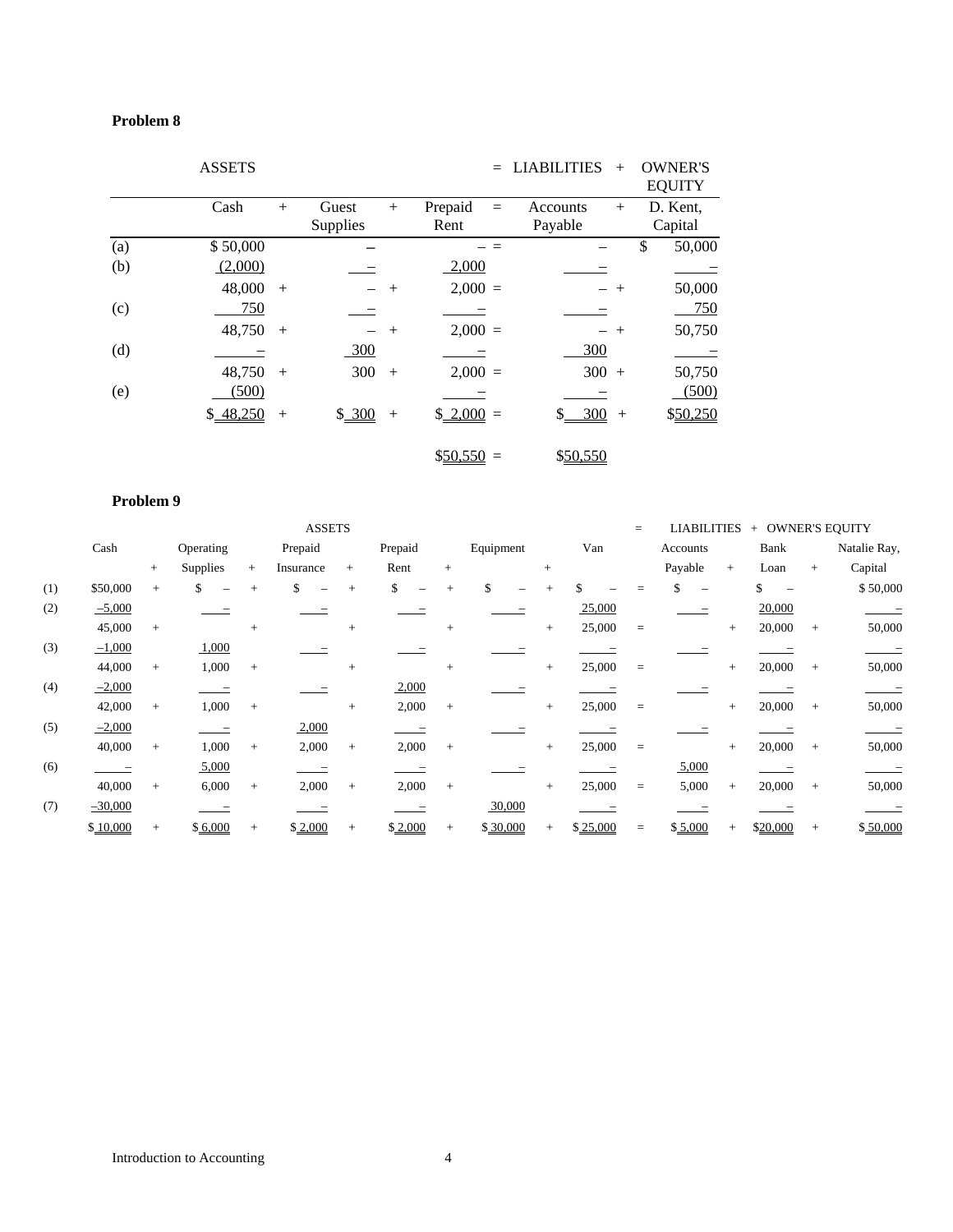|           | Problem 10          |                       |                       |                           |                       |                     |                                         |                                 |
|-----------|---------------------|-----------------------|-----------------------|---------------------------|-----------------------|---------------------|-----------------------------------------|---------------------------------|
|           | <b>ASSETS</b>       |                       |                       |                           |                       | $=$ LIABILITIES     | $+$                                     | <b>OWNER'S</b><br><b>EQUITY</b> |
|           | Cash<br>$+$         | Food<br>$+$<br>Inven. | Bev.<br>$+$<br>Inven. | Office<br>$+$<br>Supplies | Delivery $=$<br>Truck | Accounts<br>Payable | + Notes Payable, +<br><b>First Auto</b> | Melvin Dwight,<br>Capital       |
| Beginning | $$2,500 +$          | $$500 +$              | $$2,500 +$            | $$200 +$                  | $$2,000 =$            | $$500 +$            | $$1,500 +$                              | \$5,700                         |
| (A)       | 500                 |                       |                       |                           |                       |                     |                                         | 500                             |
|           | $3,000 +$           | $500 +$               | $2,500 +$             | $200 +$                   | $2,000 =$             | $500 +$             | $1,500 +$                               | 6,200                           |
| (B)       |                     | 250                   |                       |                           |                       | $-250$              |                                         |                                 |
|           | $3,000 +$           | $750 +$               | $2,500 +$             | $200 +$                   | $2,000 =$             | $750 +$             | $1,500 +$                               | 6,200                           |
| (C)       | $-110$              |                       |                       |                           |                       |                     |                                         | $-110$                          |
|           | $3,110 +$           | $750 +$               | $2,500 +$             | $200 +$                   | $2,000 =$             | $750 +$             | $1,500 +$                               | 6,310                           |
| (C)       |                     | (40)                  | (15)                  |                           |                       |                     |                                         | (55)                            |
|           | $3,110 +$           | $710 +$               | $2,485 +$             | $200 +$                   | $2,000 =$             | $750 +$             | $1,500 +$                               | 6,255                           |
| (D)       | (20)                |                       |                       |                           |                       |                     |                                         | (20)                            |
|           | $3,090 +$           | $710 +$               | $2,485 +$             | $200 +$                   | $2,000 =$             | $750 +$             | $1,500 +$                               | 6,235                           |
| (E)       | (15)                |                       |                       |                           |                       |                     |                                         | (15)                            |
|           | $3,075 +$           | $710 +$               | $2,485 +$             | $200 +$                   | $2,000 =$             | $750 +$             | $1,500 +$                               | 6,220                           |
| (F)       | (450)               |                       |                       |                           |                       |                     | (450)                                   |                                 |
|           | $2,625 +$           | $710 +$               | $2,485 +$             | $200 +$                   | $2,000 =$             | $750 +$             | $1,050 +$                               | 6,220                           |
| (G)       | (300)               |                       |                       |                           |                       |                     |                                         | (300)                           |
|           | $\frac{2,325}{ }$ + | $$710 +$              | $$2,485$ +            | $$200 +$                  | $$2,000 =$            | $$750 +$            | $$1,050 +$                              | \$ 5,920                        |
|           |                     |                       |                       |                           | $$7,720 =$            | \$7,720             |                                         |                                 |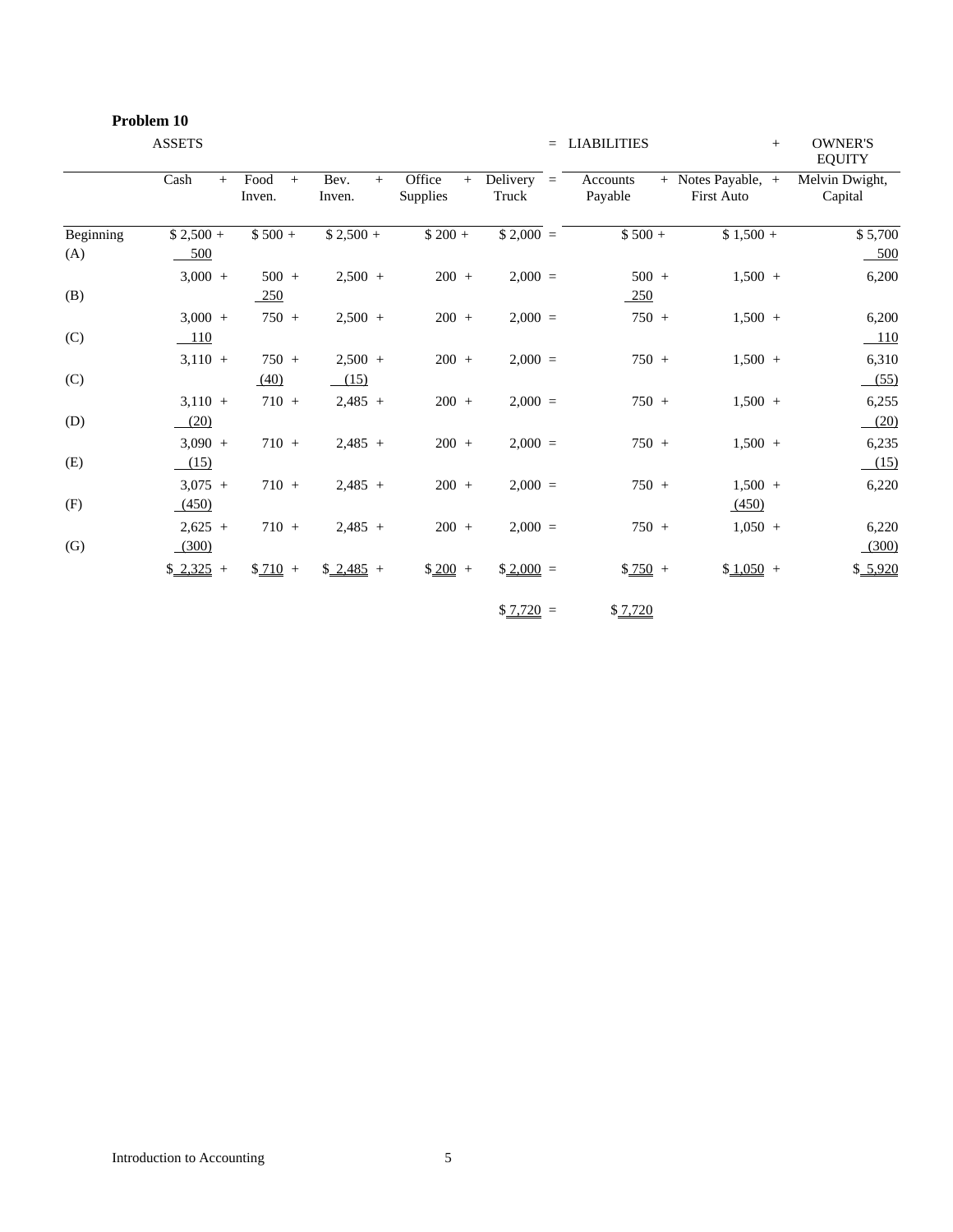|                 |                 |                                             |                     |                                                    |        |        |        |         |     | Accounts  |        | <b>Notes</b>      |     | Melvin  |
|-----------------|-----------------|---------------------------------------------|---------------------|----------------------------------------------------|--------|--------|--------|---------|-----|-----------|--------|-------------------|-----|---------|
|                 |                 | Food                                        |                     | Bev.                                               |        | Office |        | Del.    |     | Payable,  |        | Payable           |     | Dwight, |
| Cash            | $+$             | Inv.                                        | $+$                 | Inv.                                               | $^{+}$ | Sup.   | $^{+}$ | Truck   | $=$ | Lawrence  | $^{+}$ | <b>First Auto</b> | $+$ | Capital |
| \$2,325         |                 | \$710                                       |                     | \$2,485                                            |        | \$200  |        | \$2,000 |     | \$750     |        | \$1,050           |     | \$5,920 |
|                 |                 |                                             |                     |                                                    |        |        |        |         |     |           |        |                   |     |         |
|                 |                 |                                             |                     | <b>M.D.'s Catering</b>                             |        |        |        |         |     |           |        |                   |     |         |
|                 |                 |                                             |                     | <b>Balance Sheet</b><br><b>December 31, 20X2</b>   |        |        |        |         |     |           |        |                   |     |         |
|                 |                 |                                             |                     |                                                    |        |        |        |         |     |           |        |                   |     |         |
| <b>ASSETS</b>   |                 |                                             |                     |                                                    |        |        |        |         |     |           |        |                   |     |         |
|                 | Cash            |                                             |                     |                                                    |        |        |        |         |     | \$2,325   |        |                   |     |         |
|                 |                 | Food Inventory                              |                     |                                                    |        |        |        |         |     | 710       |        |                   |     |         |
|                 |                 | Beverage Inventory                          |                     |                                                    |        |        |        |         |     | 2,485     |        |                   |     |         |
|                 |                 | Delivery Truck                              |                     |                                                    |        |        |        |         |     | 200       |        |                   |     |         |
|                 |                 | Office Supplies                             |                     |                                                    |        |        |        |         |     | 2,000     |        |                   |     |         |
|                 |                 | <b>Total Assets</b>                         |                     |                                                    |        |        |        |         |     | \$7,720   |        |                   |     |         |
|                 |                 | <b>LIABILITIES AND OWNER'S EQUITY</b>       |                     |                                                    |        |        |        |         |     |           |        |                   |     |         |
| Liabilities:    |                 |                                             |                     |                                                    |        |        |        |         |     |           |        |                   |     |         |
|                 |                 | Notes Payable, First Auto Bank              |                     |                                                    |        |        |        |         |     | \$1,050   |        |                   |     |         |
|                 |                 | Accounts Payable, Lawrence Supply Company   |                     |                                                    |        |        |        |         |     | 750       |        |                   |     |         |
|                 |                 | <b>Total Liabilities</b>                    |                     |                                                    |        |        |        |         |     | 1,800     |        |                   |     |         |
| Owner's Equity: |                 |                                             |                     |                                                    |        |        |        |         |     |           |        |                   |     |         |
|                 |                 | Melvin Dwight, Capital                      |                     |                                                    |        |        |        |         |     | 5,920     |        |                   |     |         |
|                 |                 | <b>Total Liabilities and Owner's Equity</b> |                     |                                                    |        |        |        |         |     | \$7,720   |        |                   |     |         |
|                 |                 |                                             |                     |                                                    |        |        |        |         |     |           |        |                   |     |         |
| Problem 12      |                 |                                             |                     |                                                    |        |        |        |         |     |           |        |                   |     |         |
|                 |                 |                                             |                     | <b>Spring Valley Motel</b><br><b>Balance Sheet</b> |        |        |        |         |     |           |        |                   |     |         |
|                 |                 |                                             |                     | <b>December 31, 20X5</b>                           |        |        |        |         |     |           |        |                   |     |         |
|                 |                 |                                             |                     |                                                    |        |        |        |         |     |           |        |                   |     |         |
| <b>ASSETS</b>   |                 |                                             |                     |                                                    |        |        |        |         |     |           |        |                   |     |         |
|                 | Cash            |                                             |                     |                                                    |        |        |        |         |     | \$<br>250 |        |                   |     |         |
|                 |                 | <b>Accounts Receivable</b>                  |                     |                                                    |        |        |        |         |     | 300       |        |                   |     |         |
|                 | Inventory       |                                             |                     |                                                    |        |        |        |         |     | 50        |        |                   |     |         |
|                 |                 | Prepaid Insurance                           |                     |                                                    |        |        |        |         |     | 50        |        |                   |     |         |
|                 | <b>Building</b> |                                             |                     |                                                    |        |        |        |         |     | 5,000     |        |                   |     |         |
|                 |                 |                                             | <b>Total Assets</b> |                                                    |        |        |        |         |     | \$5,650   |        |                   |     |         |
|                 |                 | <b>LIABILITIES AND OWNER'S EQUITY</b>       |                     |                                                    |        |        |        |         |     |           |        |                   |     |         |
| Liabilities:    |                 |                                             |                     |                                                    |        |        |        |         |     |           |        |                   |     |         |
|                 |                 | <b>Accounts Payable</b>                     |                     |                                                    |        |        |        |         |     | \$<br>200 |        |                   |     |         |
|                 |                 | <b>Wages Payable</b>                        |                     |                                                    |        |        |        |         |     | 150       |        |                   |     |         |
|                 |                 | Notes Payable                               |                     |                                                    |        |        |        |         |     | 2,500     |        |                   |     |         |
|                 |                 |                                             |                     | <b>Total Liabilities</b>                           |        |        |        |         |     | 2,850     |        |                   |     |         |
| Owner's Equity: |                 |                                             |                     |                                                    |        |        |        |         |     |           |        |                   |     |         |
|                 |                 | Charlie Reps, Capital                       |                     |                                                    |        |        |        |         |     | 2,800     |        |                   |     |         |
|                 |                 |                                             |                     | <b>Total Liabilities and Owner's Equity</b>        |        |        |        |         |     | \$5,650   |        |                   |     |         |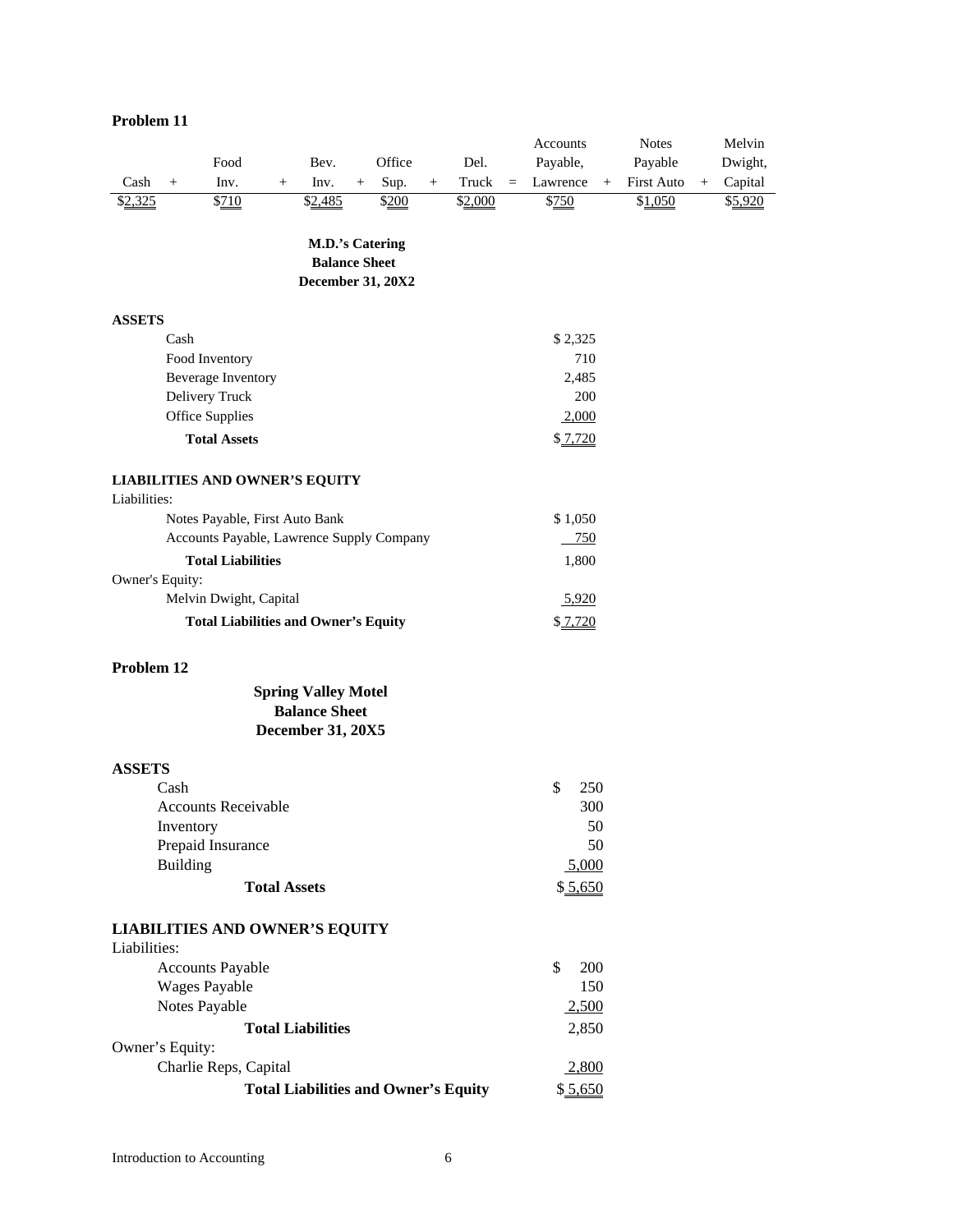### **Mel's Diner Income Statement For the year ended December 31, 20X7**

#### Revenues:

| Food and Beverage Sales         |           | 575,000 |
|---------------------------------|-----------|---------|
| Expenses:                       |           |         |
| Cost of Food                    | \$165,000 |         |
| Labor                           | 190,000   |         |
| General Maintenance             | 20,000    |         |
| <b>Other Operating Expenses</b> | 90,000    |         |
| <b>Total Expenses</b>           |           | 465,000 |
| Net Income                      |           | 110,000 |

#### **Problem 14**

| <b>Nathan Catering</b>                      |          |     |
|---------------------------------------------|----------|-----|
| <b>Balance Sheet</b>                        |          |     |
| <b>January 31, 20X5</b>                     |          |     |
| <b>ASSETS</b>                               |          |     |
| Cash                                        | \$995    | (1) |
| <b>Accounts Receivable</b>                  | 1,508    | (2) |
| Inventory                                   | 2,000    |     |
| <b>Total Assets</b>                         | \$4,503  |     |
| <b>LIABILITIES AND OWNER'S EQUITY</b>       |          |     |
| Liabilities:                                |          |     |
| Accounts payable                            | \$1,630  | (3) |
| <b>Total Liabilities</b>                    | 1,630    |     |
| Owner's Equity:                             |          |     |
| Nathan Thom, Capital                        | 2,873    | (4) |
| <b>Total Liabilities and Owner's Equity</b> | \$ 4,503 |     |
| $$1,200 - $120 - $85 = $995$<br>(1)         |          |     |

(2)  $$350 + $200 + $420 + $148 + $390 = $1,508$ 

(3)  $$950 + $480 + $200 = $1,630$ 

(4)  $$4,503 - $1,630 = $2,873$